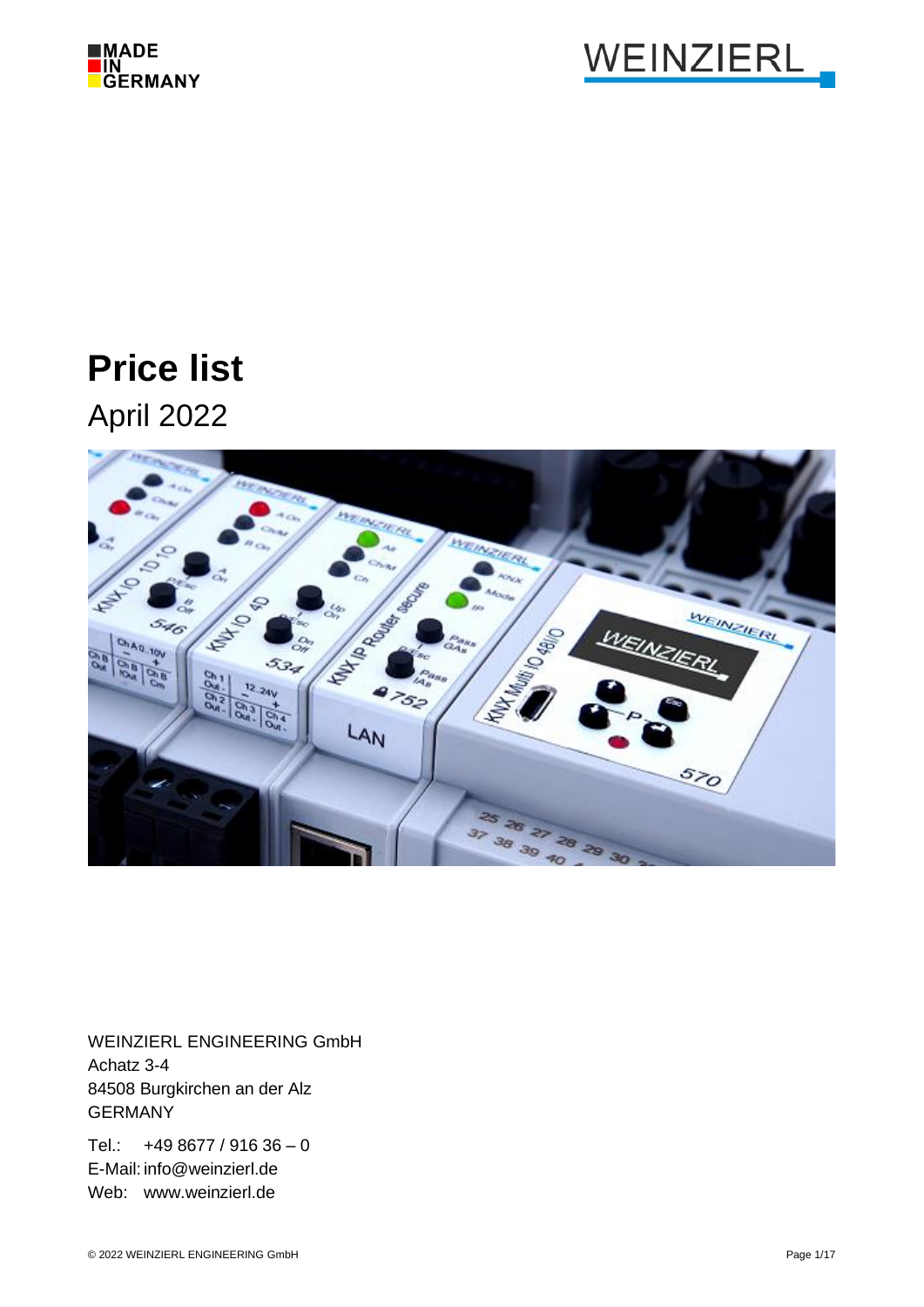

## **Content**

| $\overline{2}$ |  |
|----------------|--|
| $\overline{3}$ |  |
| $\overline{4}$ |  |
| 5 <sup>1</sup> |  |
| $6\phantom{a}$ |  |
| $\overline{7}$ |  |
| $\bf{8}$       |  |
| $\mathbf{9}$   |  |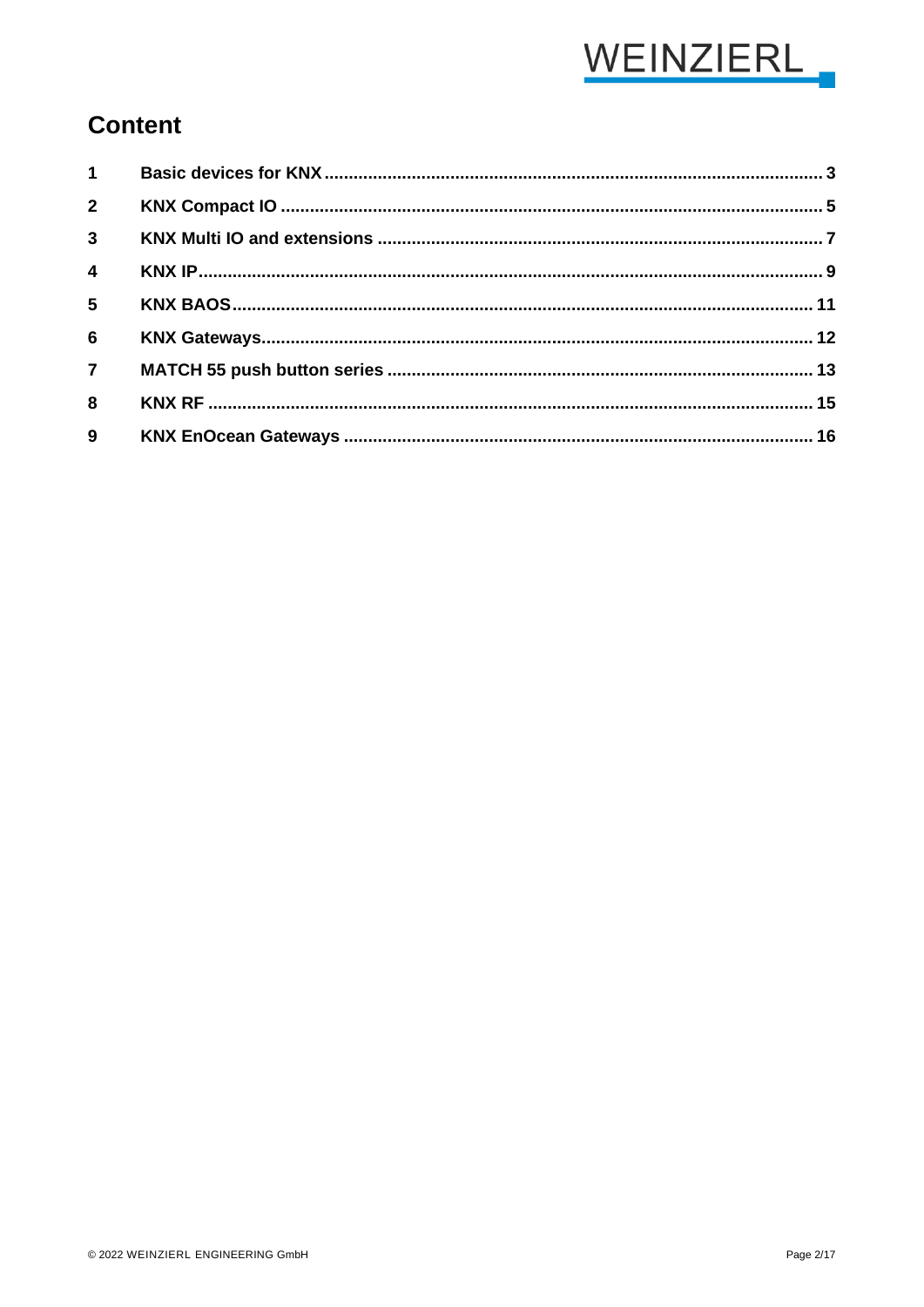

## <span id="page-2-0"></span>**1 Basic devices for KNX**

|    | <b>KNX USB Interface 312 - KNX USB interface</b>                                                                                                                                                                                                                                                                                                                                                                                                                                               |               |              |         |
|----|------------------------------------------------------------------------------------------------------------------------------------------------------------------------------------------------------------------------------------------------------------------------------------------------------------------------------------------------------------------------------------------------------------------------------------------------------------------------------------------------|---------------|--------------|---------|
|    | Compact USB data interface between a PC or laptop and the KNX bus. The device can be used as a programming interface<br>for the ETS® software.<br>• Support of KNX Long Frames<br>• Support of Weinzierl BAOS Protocol V2<br>Status display via 2 LEDs<br>• Connections: KNX, USB type B<br>• For DIN rail, width 1 unit (18 mm)<br><b>KNX USB Interface 312</b>                                                                                                                               | Art. no. 5229 | Gross price* | 189.60€ |
|    | <b>KNX USB Interface Stick 332 - KNX USB interface</b>                                                                                                                                                                                                                                                                                                                                                                                                                                         |               |              |         |
|    | Compact USB data interface in stick format between a PC or laptop and the KNX bus. The stick can be used as a<br>programming interface for the ETS® software.<br>• Support of KNX Long Frames<br>Support of Weinzierl BAOS Protocol V2<br>Status display via 2 LEDs<br>• Connections: KNX, USB type A<br>Dimensions (LxWxH): 58 x 18 x 12 mm<br>• Delivery in plastic box                                                                                                                      |               |              |         |
|    | <b>KNX USB Interface Stick 332</b>                                                                                                                                                                                                                                                                                                                                                                                                                                                             | Art. no. 5254 | Gross price* | 189.60€ |
|    | <b>KNX PowerSupply 365</b> - KNX power supply 640 mA                                                                                                                                                                                                                                                                                                                                                                                                                                           |               |              |         |
|    | Bus power supply with high efficiency and low space requirement. Integrated bus choke and additional output for auxiliary<br>voltage.<br>• Output current 640 mA with bus choke<br>Status display via 3 LEDs<br>Connections: KNX, auxiliary voltage output 29 $V =$ ,<br>plugable screw terminal for 230 $\vee \sim$<br>• For DIN rail, width 4 units (72 mm)                                                                                                                                  |               |              |         |
|    | <b>KNX PowerSupply 365</b>                                                                                                                                                                                                                                                                                                                                                                                                                                                                     | Art. no. 5335 | Gross price* | 234.70€ |
|    | <b>KNX PowerSupply DGS 366 - KNX power supply 640 mA with diagnostic</b>                                                                                                                                                                                                                                                                                                                                                                                                                       |               |              |         |
|    | Bus power supply with high efficiency and low space requirements. Comprehensive diagnostic functions. Integrated bus<br>choke and additional output for auxiliary voltage.<br>• Output current 640 mA with bus choke<br>Graphic display (OLED)<br>Integrated KNX node with diagnostic and logic functions<br>• Connections: KNX, auxiliary voltage output 29 $V =$ ,<br>plugable screw terminal for 230 $\vee \sim$<br>• For DIN rail, width 4 units (72 mm)<br><b>KNX PowerSupply DGS 366</b> | Art. no. 5207 | Gross price* | 355.90€ |
|    | KNX PowerSupply USB 367 - KNX power supply 640 mA with USB                                                                                                                                                                                                                                                                                                                                                                                                                                     |               |              |         |
| 通事 | Bus power supply like model KNX PowerSupply DGS 366, but with additional integrated USB interface.<br>• Programming interface for ETS®<br>Support of KNX Long Frames<br>USB connector: Type Micro B<br><b>KNX PowerSupply USB 367</b>                                                                                                                                                                                                                                                          | Art. no. 5219 | Gross price* | 399.50€ |
|    |                                                                                                                                                                                                                                                                                                                                                                                                                                                                                                |               |              |         |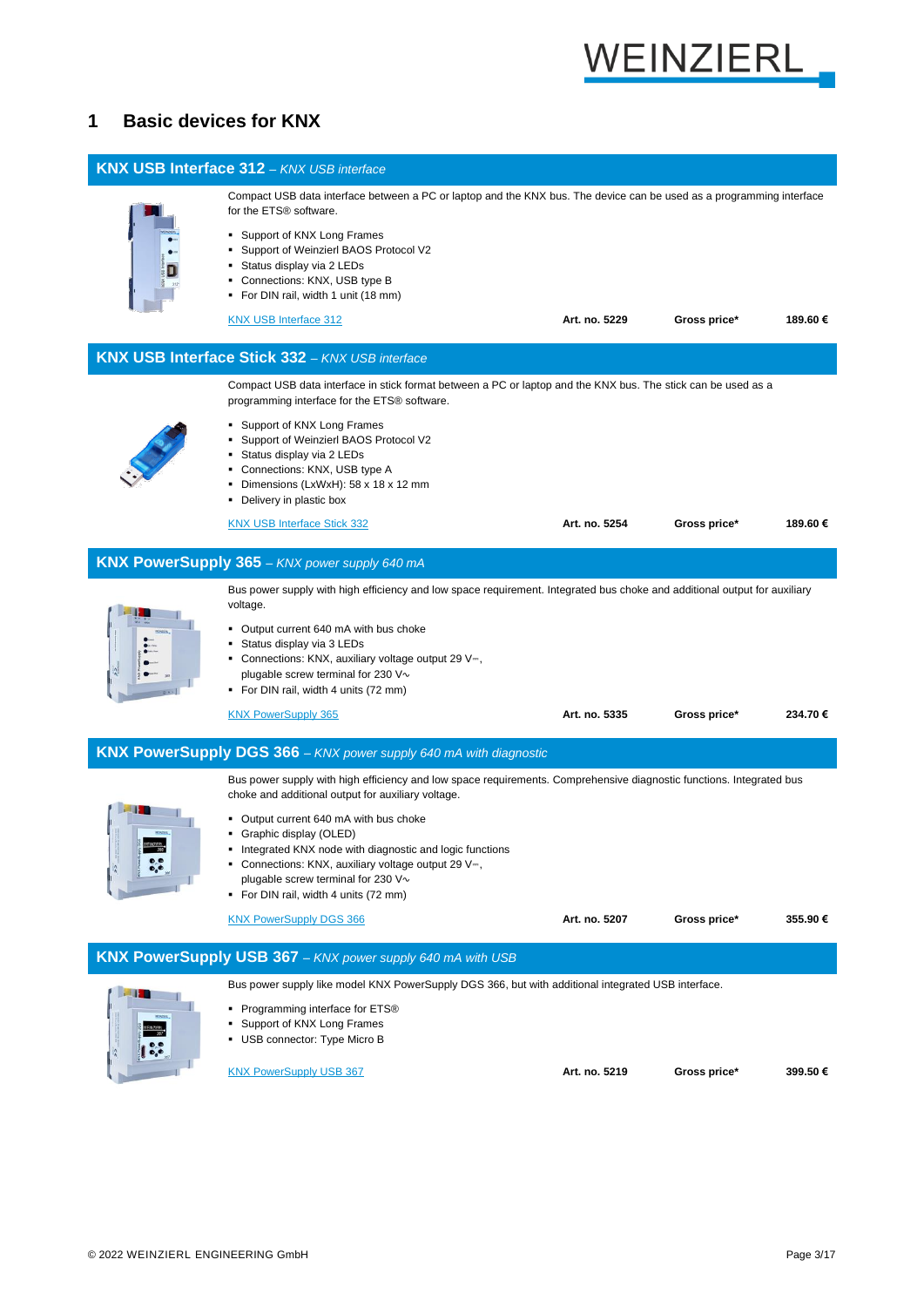# VEINZIERL



**KNX RF/TP Coupler 673** *secure* → **see page 15**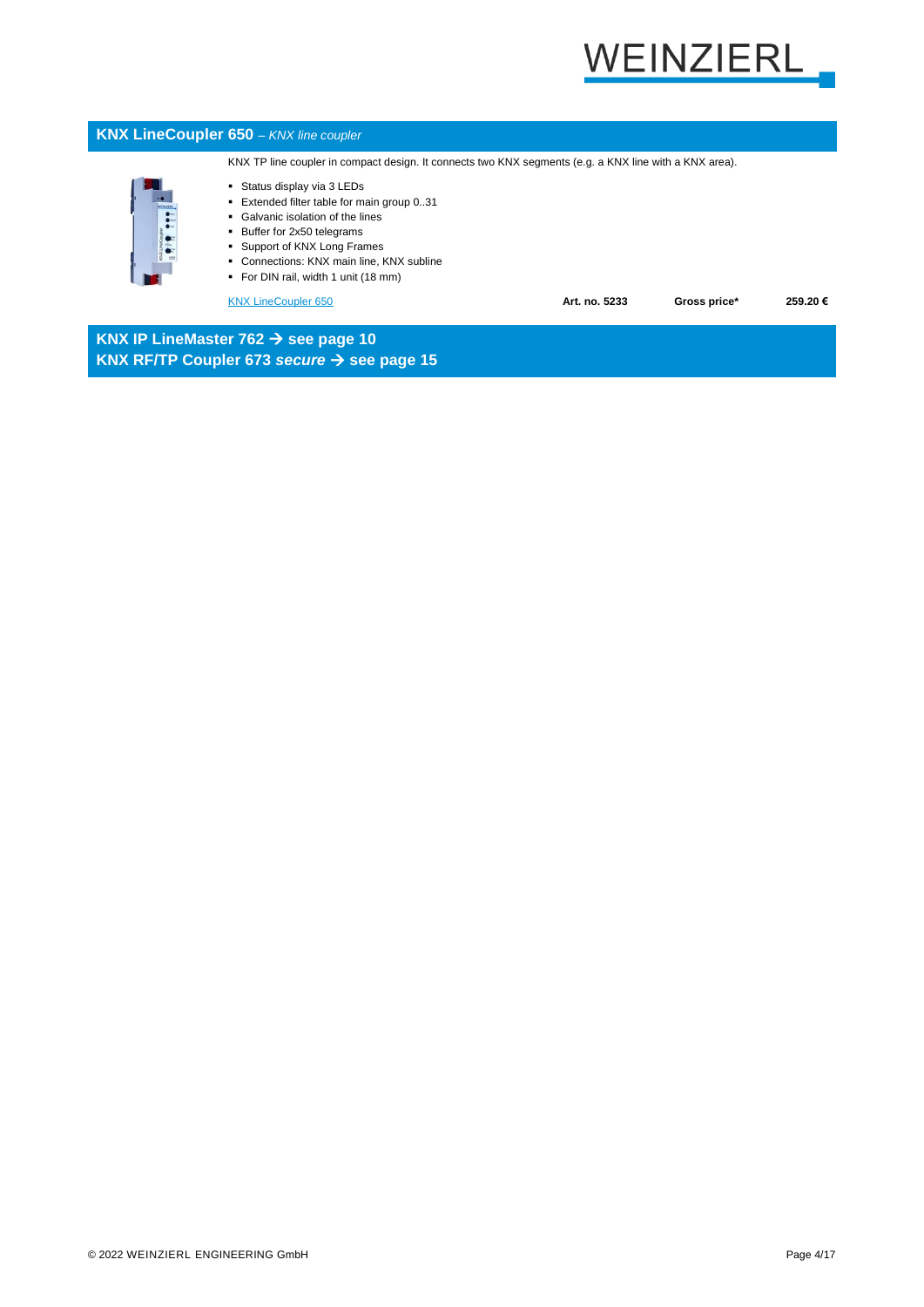# WEINZIERL

## <span id="page-4-0"></span>**2 KNX Compact IO**

| <b>KNX IO 410</b> – KNX binary input 4-fold for 12230 V= $\sim$                                                                                                                                                                                                                                                                                                                                                                                                                                                                                                                                                                                                                                                     |                                |                              |                    |
|---------------------------------------------------------------------------------------------------------------------------------------------------------------------------------------------------------------------------------------------------------------------------------------------------------------------------------------------------------------------------------------------------------------------------------------------------------------------------------------------------------------------------------------------------------------------------------------------------------------------------------------------------------------------------------------------------------------------|--------------------------------|------------------------------|--------------------|
| KNX IO 411 - KNX binary input 4-fold for potential free contacts                                                                                                                                                                                                                                                                                                                                                                                                                                                                                                                                                                                                                                                    |                                |                              |                    |
| Compact binary input with 4 channels for controlling lights, shutters, etc.<br>• Switching, dimming, shutters, scenes, pulse counter<br>Integrated logic and timer functions<br>• Galvanically isolated<br>• Connections: KNX, plugable screw terminals for IO<br>• For DIN rail, width 1 unit (18 mm)<br>KNX IO 410: for 12230 V=~<br><b>KNX IO 411:</b> for potential free contacts                                                                                                                                                                                                                                                                                                                               | Art. no. 5230<br>Art. no. 5231 | Gross price*<br>Gross price* | 106.90€<br>103.90€ |
| <b>KNX IO 510.1 secure (20)</b> – KNX switch actuator 2-fold with Security                                                                                                                                                                                                                                                                                                                                                                                                                                                                                                                                                                                                                                          |                                |                              |                    |
| Compact switching actuator with 2 outputs. Functions for universal output, staircase lighting, heating actuator, etc.<br>$\blacksquare$ 2 output relays 250 V $\sim$ , 10 A, bistable<br>• Support of KNX Security<br>• Switching, staircase function, heating actuator<br>Integrated logic and timer functions<br>• Connections: KNX, plugable screw terminals for IO<br>• For DIN rail, width 1 unit (18 mm)<br><u>KNX IO 510.1</u>                                                                                                                                                                                                                                                                               | Art. no. 5444                  | Gross price*                 | 112.90€            |
| KNX IO 511.1 secure (102I) - KNX switch actuator 1-fold and binary input 2-fold with Security                                                                                                                                                                                                                                                                                                                                                                                                                                                                                                                                                                                                                       |                                |                              |                    |
| Compact switch actuator with one bistable output and 2 binary inputs. Suitable as KNX compatible replacement for<br>conventional impulse switches (output: light, input 1: pushbutton, input 2: L for zero-crossing detection).<br>$\blacksquare$ 1 output relay 230 V $\sim$ , 16 A, bistable<br>• Support of KNX Security<br>• Switching, staircase function, heating actuator<br>$\blacksquare$ 2 inputs 12230 V = $\sim$ , galvanically isolated<br>• Switching, dimming, shutters, scenes, pulse counter<br>" Zero-crossing detection via input channel<br>Integrated logic and timer functions<br>• Connections: KNX, plugable screw terminals for IO<br>• For DIN rail, width 1 unit (18 mm)<br>KNX IO 511.1 | Art. no. 5327                  | Gross price*                 | 110.80€            |
|                                                                                                                                                                                                                                                                                                                                                                                                                                                                                                                                                                                                                                                                                                                     |                                |                              |                    |
| KNX IO 520 - KNX blind actuator 1-fold and binary input 2-fold<br>Compact blind/shutter actuator with two additional binary inputs. Numerous functions including position drive via time<br>calculation.<br>■ 1 shutter output, 230 $\vee \sim$ , 8 A<br>• Drive directions electro-mechanically locked against each other<br>• For blinds, shutters or window drives<br>• Approach position via time calculation<br>■ 2 inputs 12230 V=~, galvanically isolated<br>• Switching, dimming, shutters, scenes, pulse counter<br>Integrated logic and timer functions<br>• Connections: KNX, plugable screw terminals for IO<br>• For DIN rail, width 1 unit (18 mm)                                                    |                                |                              |                    |
| <b>KNX IO 520</b>                                                                                                                                                                                                                                                                                                                                                                                                                                                                                                                                                                                                                                                                                                   | Art. no. 5225                  | Gross price*                 | 106.30€            |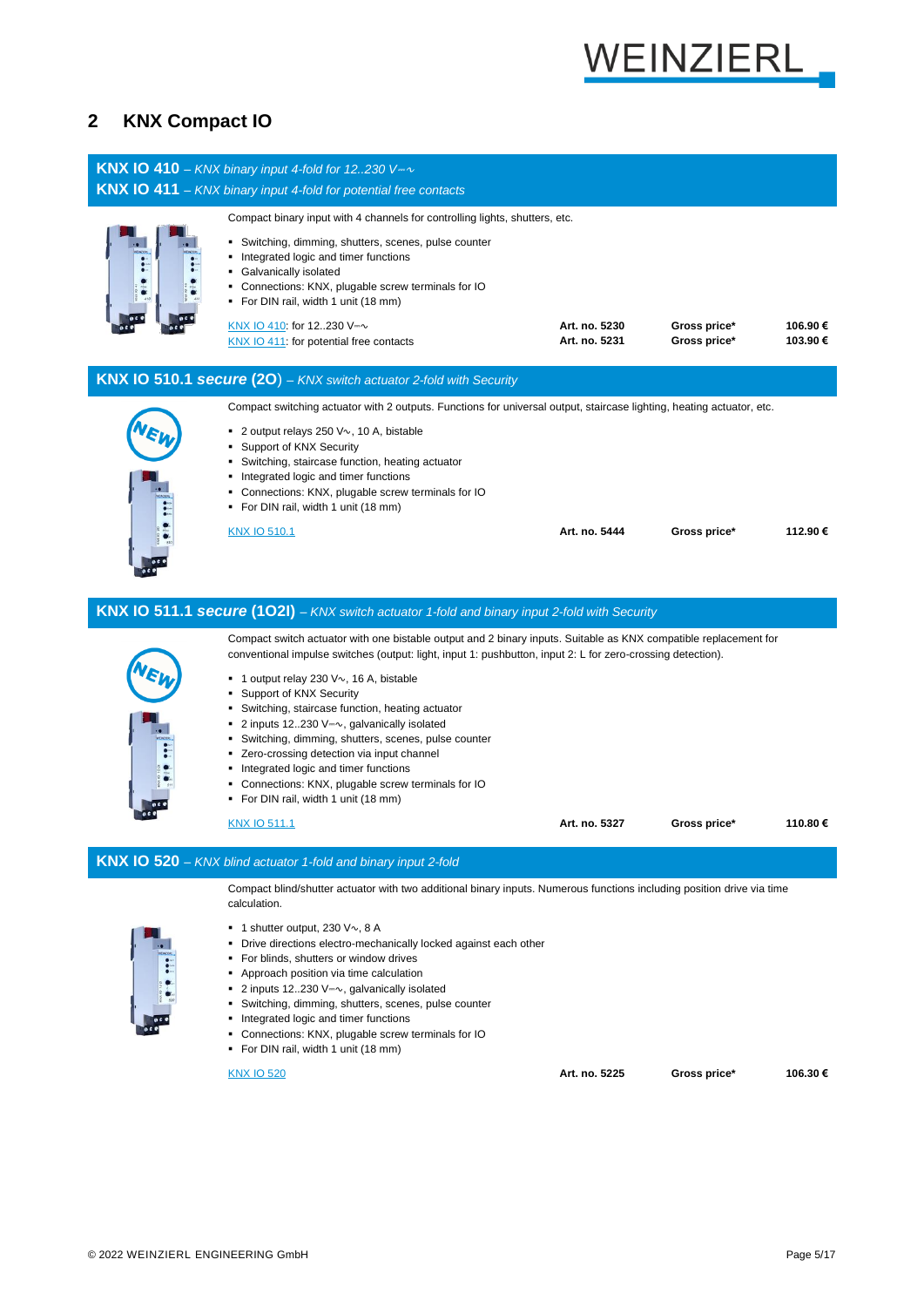

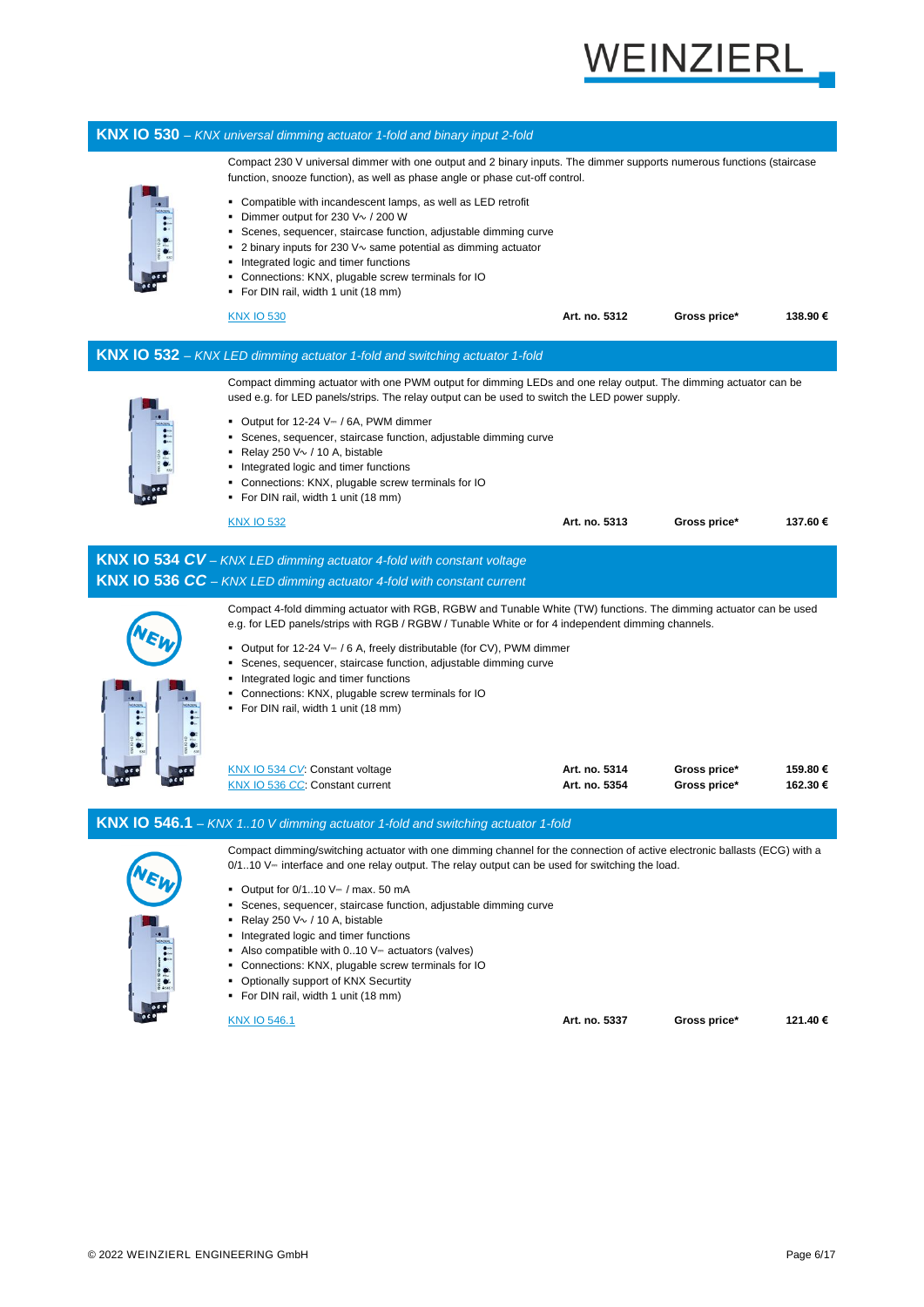

## <span id="page-6-0"></span>**3 KNX Multi IO and extensions**

#### **KNX Multi IO 570** *– KNX input and output module 48-fold*



- Output current max. 100 mA per channel
- Connections: LAN RJ-45 (KNX IP), plugable screw terminals for 24 V= (input), plugable screw terminals for IO
- For DIN rail, width 6 units (108 mm)

[KNX Multi IO 580](https://www.weinzierl.de/en/products/580) **Art. no. 5238 Gross price\* 498.80 €**

#### **Multi IO Extension Switch 590** *– Coupling relay for Multi IO (for operation with art. no. 5267, 5238)*

The relay extension serves as a power-saving alternative for commercially available coupling relays for operation with art. no. 5267, 5238. Bistable relay internal, external control like monostable relay.

- Reduction of the holding current by up to 95 %
- Input (signal) 24 V⎓ / Output 230 V∿ / 10 A
- Pluggable relay 250 V∿ / 16 A, bistable
- Integrated fuse (5 x 20 mm) to protect high-value devices

Spare relay for Multi IO Extention Switch 590 with art. no. 5321.

- Connections: Screw terminals for IO
- For DIN rail, width 1 unit (18 mm)

[Multi IO Extension Switch 590](https://www.weinzierl.de/en/products/590) **Art. no. 5321 Gross price\* 39.40 €**

**Replacement and spare relays** *– Coupling relays for Multi IO*

| Spare relay: Standard                 | 10 pcs | Art. no. 5347 | Gross price* | 52.30 € |
|---------------------------------------|--------|---------------|--------------|---------|
| Spare relay: with tungsten precontact | 10 pcs | Art. no. 5348 | Gross price* | 78.20€  |
| Spare relay: with manual operation    | 10 pcs | Art. no. 5349 | Gross price* | 75.40 € |
|                                       |        |               |              |         |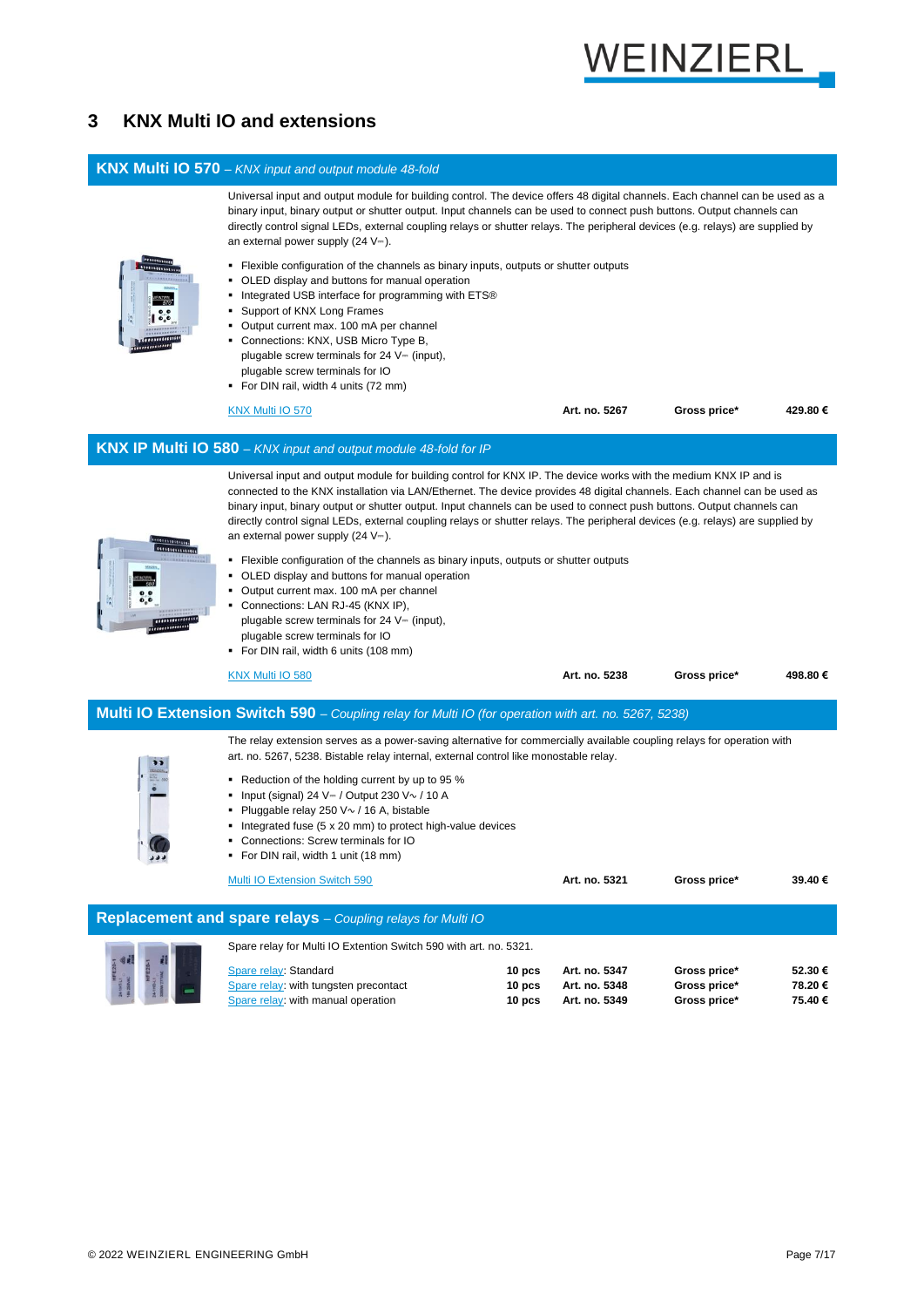

| Multi IO Extension Shutter 592 - Shutter relay for Multi IO (for operation with art. no. 5267, 5238) |                                                                                                                                                                                                                                                                                                                                                                            |        |               |              |         |  |
|------------------------------------------------------------------------------------------------------|----------------------------------------------------------------------------------------------------------------------------------------------------------------------------------------------------------------------------------------------------------------------------------------------------------------------------------------------------------------------------|--------|---------------|--------------|---------|--|
|                                                                                                      | Double relay especially for the control of blinds and shutters. The double relay is connected to only one output of a KNX<br>Multi IO. Directional control of the relay outputs is achieved by coding the input voltage.<br>For operation with art. no. 5267, 5238.                                                                                                        |        |               |              |         |  |
|                                                                                                      | • Direction control by the output signal of the KNX Multi IO<br>Outputs electro-mechanically locked against each other<br>٠<br>Input (signal) 24 V = / Output 230 V $\sim$ / 6 A<br>٠<br>Pluggable relay 250 V∿ / 6 A<br>٠<br>• Integrated fuse (5 x 20 mm) to protect high-value devices<br>• Connections: Screw terminals for IO<br>• For DIN rail, width 1 unit (18 mm) |        |               |              |         |  |
|                                                                                                      | Multi IO Extension Shutter 592                                                                                                                                                                                                                                                                                                                                             |        | Art. no. 5322 | Gross price* | 49.40€  |  |
| Replacement and spare relays - Shutter relay for Multi IO                                            |                                                                                                                                                                                                                                                                                                                                                                            |        |               |              |         |  |
|                                                                                                      | Spare relay for Multi IO Extention Shutter 592 with art. no. 5322.                                                                                                                                                                                                                                                                                                         |        |               |              |         |  |
|                                                                                                      | Spare relay: Standard                                                                                                                                                                                                                                                                                                                                                      | 10 pcs | Art. no. 5346 | Gross price* | 44.90€  |  |
|                                                                                                      | Standard coupling relay - Coupling relay for Multi IO                                                                                                                                                                                                                                                                                                                      |        |               |              |         |  |
|                                                                                                      | Standard coupling relay for operation with art. no. 5267, 5238.                                                                                                                                                                                                                                                                                                            |        |               |              |         |  |
|                                                                                                      | • Extension of the KNX multi series, switching function<br>• Input (signal) 24 V= / Output 230 V $\sim$ / 10 A<br>Relay 250 V $\sim$ / 16 A, monostable<br>• Connections: Screw terminals for IO<br>• For DIN rail, width 1 unit (18 mm)                                                                                                                                   |        |               |              |         |  |
|                                                                                                      | Standard coupling relay                                                                                                                                                                                                                                                                                                                                                    | 10 pcs | Art. no. 5350 | Gross price* | 124.90€ |  |
| Replacement and spare relays - Coupling relays for Multi IO                                          |                                                                                                                                                                                                                                                                                                                                                                            |        |               |              |         |  |
|                                                                                                      | Spare relay for standard coupling relay with art. no. 5350.                                                                                                                                                                                                                                                                                                                |        |               |              |         |  |
|                                                                                                      | Snare relay: Standard                                                                                                                                                                                                                                                                                                                                                      | 10 ncs | Art no 5351   | Gross price* | 44 90 € |  |



Spare relay: Standard **10 pcs Art. no. 5351 Gross price\* 44.90 €**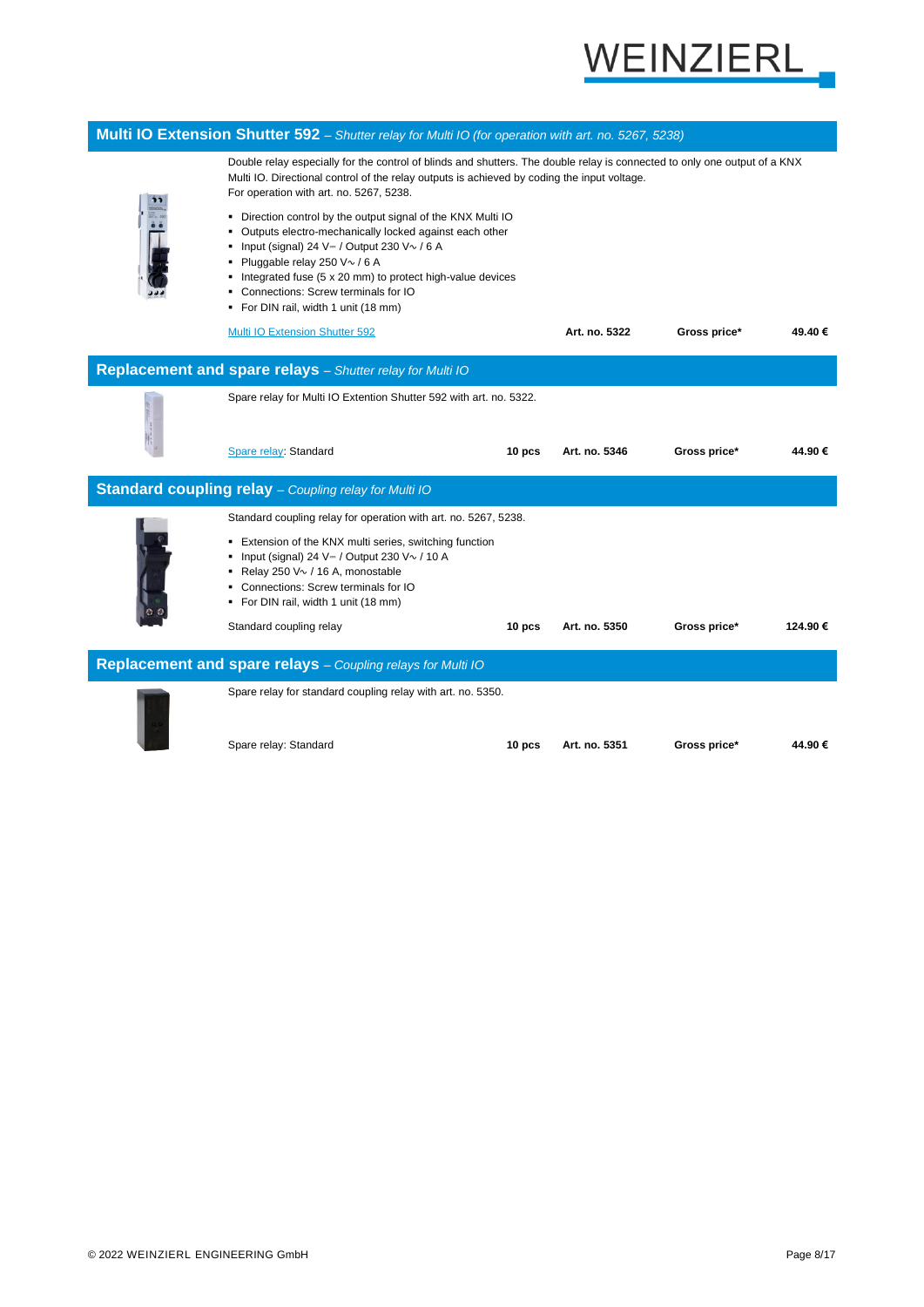

#### <span id="page-8-0"></span>**4 KNX IP**



▪ For DIN rail, width 1 unit (18 mm)

[KNX IP Router 751](https://www.weinzierl.de/en/products/751) **Art. no. 5243 Gross price\* 358.00 €**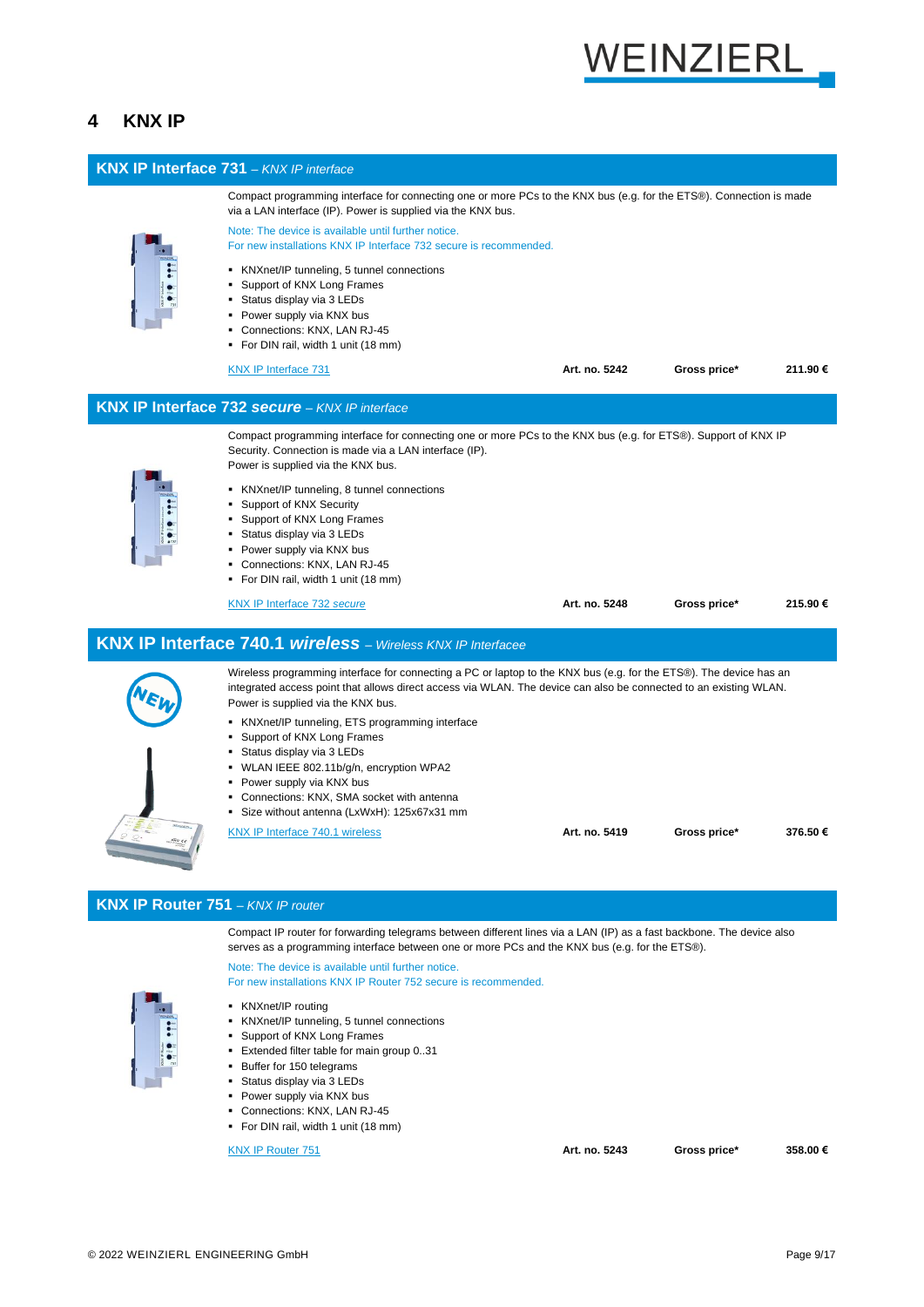# **EINZIERL**

#### **KNX IP Router 752** *secure – KNX IP router*

Compact IP router for forwarding telegrams between different lines via a LAN (IP) as a fast backbone. Support of KNX IP Security. The device also serves as a programming interface between one or more PCs and the KNX bus (e.g. for the ETS®).

- 
- KNXnet/IP routing
- KNXnet/IP tunneling, 8 tunnel connections
- Support of KNX Security
- Support of KNX Long Frames
- Extended filter table for main group 0..31
- Buffer for 150 telegrams
- Status display via 3 LEDs
- Power supply via KNX bus
- Connections: KNX, LAN RJ-45
- For DIN rail, width 1 unit (18 mm)

[KNX IP Router 752](https://www.weinzierl.de/en/products/752) *secure* **Art. no. 5249 Gross price\* 364.90 €**

#### **KNX IP LineMaster 762** *– KNX power supply 640 mA with IP router*

The device combines the central functions of a KNX bus line: Bus power supply with bus choke, KNX IP router and KNX IP interface with low space requirement. Comprehensive diagnostic functions. The KNX IP router in the LineMaster enables the forwarding of telegrams between different lines via a LAN (IP) as a fast backbone. The device also serves as a programming interface between a PC and the KNX bus (e.g. for the ETS®).



- Output current 640 mA with bus choke
- KNXnet/IP routing
- KNXnet/IP tunneling, 6 tunnel connections
- Support of KNX Long Frames
- Graphic display (OLED)
- Extended filter table for main group 0..31
- Buffer for 150 telegrams
- Connections: KNX, auxiliary voltage 29 V<sup>{-</sup>, LAN RJ-45, plugable screw terminals for 230 V ~.
- For DIN rail, width 6 units (108 mm)

[KNX IP LineMaster 762](https://www.weinzierl.de/en/products/762) **Art. no. 5212 Gross price\* 551.70 €**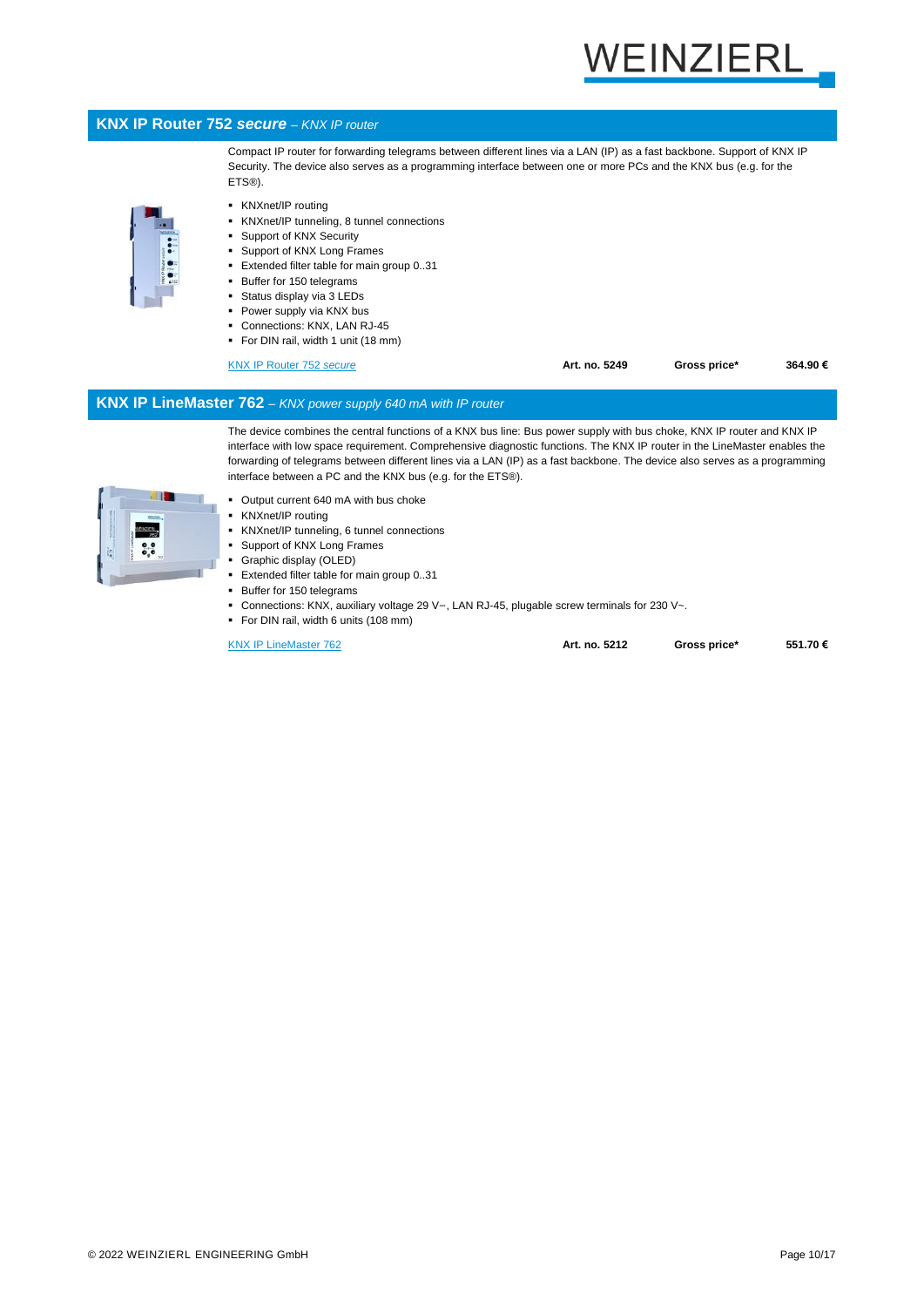

## <span id="page-10-0"></span>**5 KNX BAOS**

| <b>KNX IP BAOS 773</b> – KNX IP interface with object server, 250 data points                                                                                                                                                                                                                                                                                                                                                                                                                                                                                                                                                                                     |                                |                              |                     |
|-------------------------------------------------------------------------------------------------------------------------------------------------------------------------------------------------------------------------------------------------------------------------------------------------------------------------------------------------------------------------------------------------------------------------------------------------------------------------------------------------------------------------------------------------------------------------------------------------------------------------------------------------------------------|--------------------------------|------------------------------|---------------------|
| <b>KNX IP BAOS 774</b> - KNX IP interface with object server, 1000 data points                                                                                                                                                                                                                                                                                                                                                                                                                                                                                                                                                                                    |                                |                              |                     |
| KNX IP interface to the KNX bus, both on telegram level (KNXnet/IP tunneling) and on data point level (KNX application<br>layer). Thus clients can access the group objects directly via TCP/IP or UDP/IP using a binary protocol. Java Script Object<br>Notation (JSON) is available as an alternative protocol for use in web browsers.<br>BAOS binary V2 & JSON web services<br>KNXnet/IP tunneling, 5 tunnel connections<br>■ 10 BAOS connections<br>Status displays via 3 LEDs<br>• Power supply via KNX bus<br>Connections: KNX, LAN RJ-45<br>• For DIN rail, width 1 unit (18 mm)<br>KNX IP BAOS 773: 250 data points<br>KNX IP BAOS 774: 1000 data points | Art. no. 5262<br>Art. no. 5263 | Gross price*<br>Gross price* | 303.80 €<br>361.90€ |
| <b>KNX IP BAOS 777</b> - KNX IP universal interface with web server and visualization                                                                                                                                                                                                                                                                                                                                                                                                                                                                                                                                                                             |                                |                              |                     |
| Universal KNX IP interface with integrated web server and visualization. Convenient operation of the building installation via<br>the web browser of a PC or mobile device.<br>• Integrated web server with visualization<br>• Configuration of the visualization with ETS<br>• E-Mail, NTP, timer and history function<br>• BAOS protocol incl. RESTful API<br>• Power over Ethernet (PoE)<br>KNXnet/IP tunneling, 8 tunnel connections<br>■ 10 BAOS connections<br>Graphic display (OLED)<br>Connections: KNX, LAN RJ-45, 12-30 V-<br>• For DIN rail, width 2 units (36 mm)<br><b>KNX IP BAOS 777</b>                                                           | Art. no. 5193                  | Gross price*                 | 464.80 €            |
| <b>KNX Serial 870</b> - Serial interface to KNX                                                                                                                                                                                                                                                                                                                                                                                                                                                                                                                                                                                                                   |                                |                              |                     |
| Serial interface to the KNX bus with RS-232.<br>" Telegram format FT1.2 (PEI 10, EMI2)<br>• Object server with 250 data points<br>BAOS binary V1<br>Galvanically isolated<br>Connections: KNX, RS232 (Sub-D, fem.)<br>• For DIN rail, width 1 unit (18 mm)<br>KNX Serial 870                                                                                                                                                                                                                                                                                                                                                                                      | Art. no. 5122                  | Gross price*                 | 198.60 €            |
| KNX BAOS Module 838 kBerry - Extension module for Raspberry Pi                                                                                                                                                                                                                                                                                                                                                                                                                                                                                                                                                                                                    |                                |                              |                     |
| KNX module with serial protocol as expansion card for Raspberry Pi.                                                                                                                                                                                                                                                                                                                                                                                                                                                                                                                                                                                               |                                |                              |                     |
| ■ 1000 data points<br>Dimensions (LxW): 56 x 35 mm<br>Free BAOS SDK for Raspian                                                                                                                                                                                                                                                                                                                                                                                                                                                                                                                                                                                   |                                |                              |                     |
| <b>KNX BAOS Module 838 kBerry</b>                                                                                                                                                                                                                                                                                                                                                                                                                                                                                                                                                                                                                                 | Art. no. 5208                  | Gross price*                 | 72.40 €             |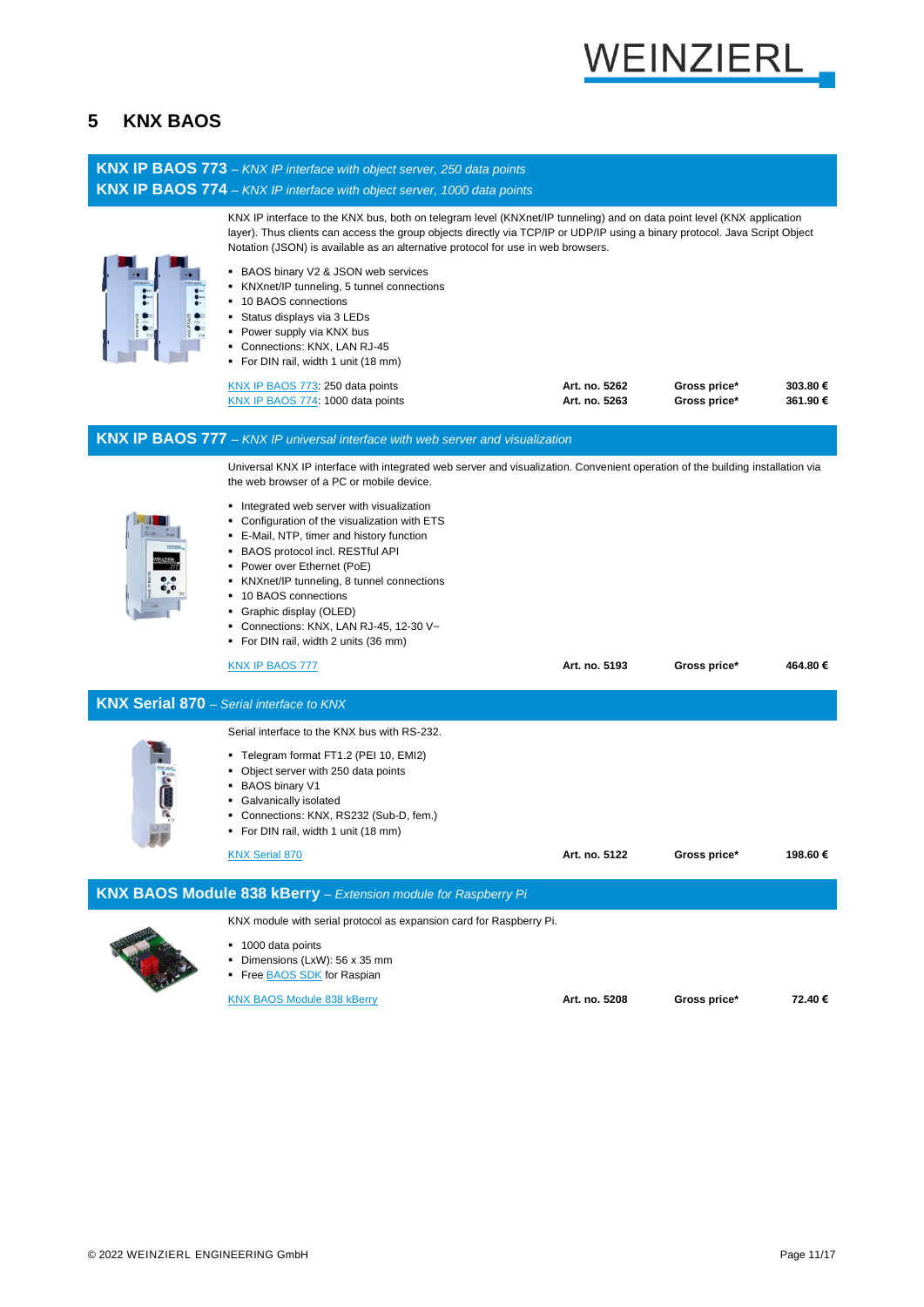

#### <span id="page-11-0"></span>**6 KNX Gateways**

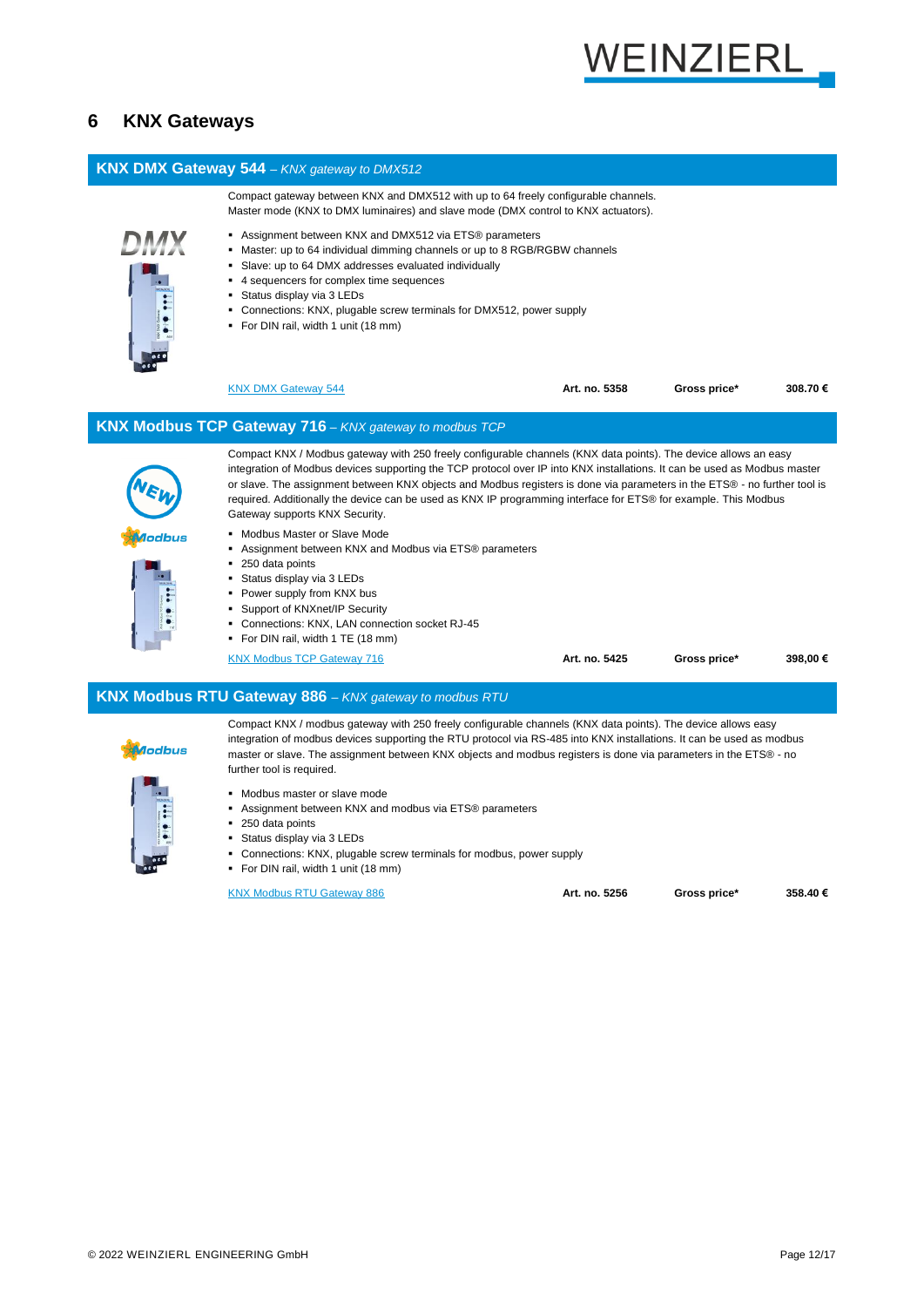

#### <span id="page-12-0"></span>**7 MATCH 55 push button series**

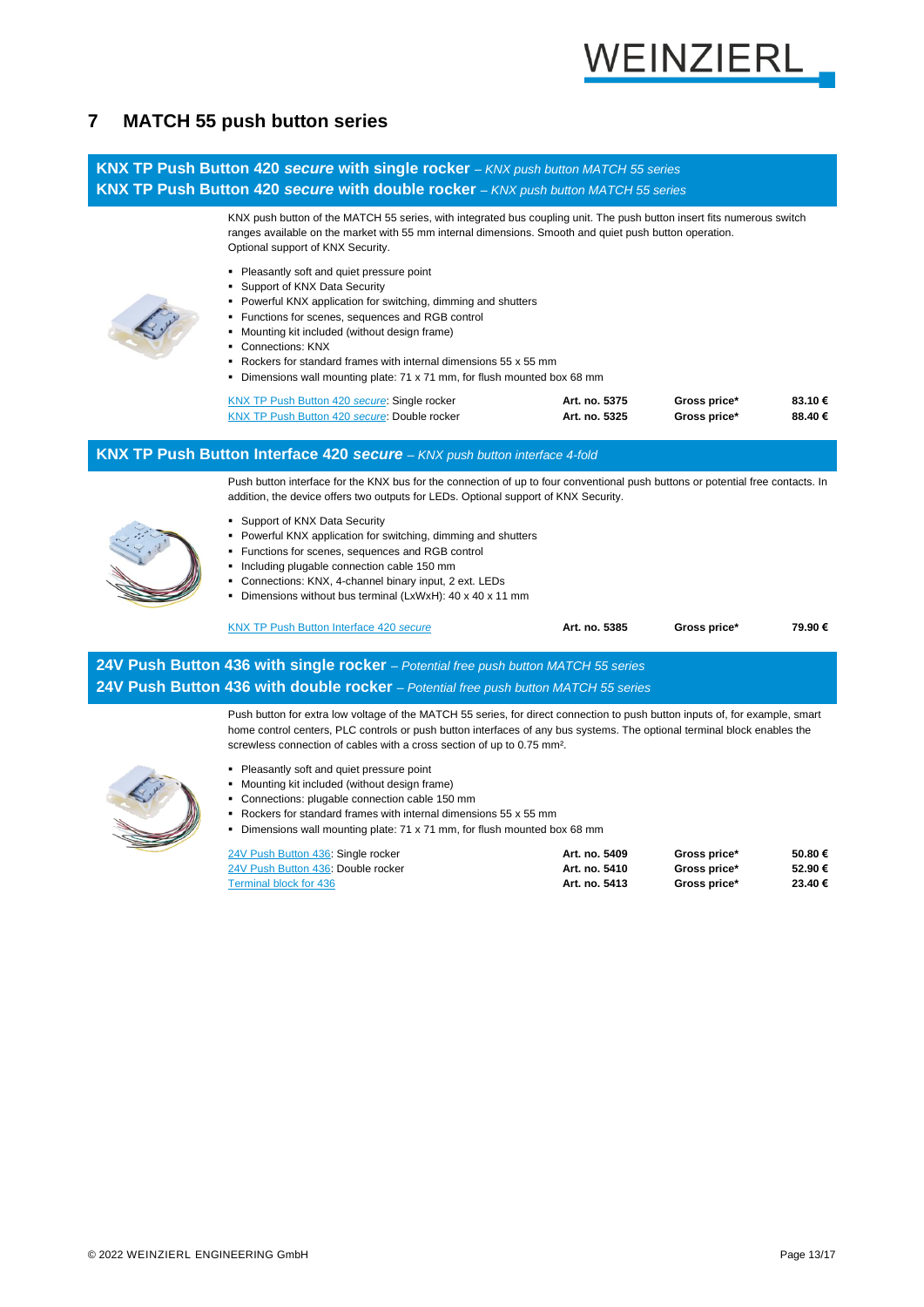

#### **KNX RF / ENO Push Button 440** *secure* **with single rocker** *– KNX push button MATCH 55 series* **KNX RF / ENO Push Button 440** *secure* **with double rocker** *– KNX push button MATCH 55 series*

| KNX wireless push button of the MATCH 55 series, with integrated bus coupling unit. The wireless push button offers<br>support for EnOcean and KNX RF in one device. The device works in EnOcean mode without configuration (EnOcean<br>Security is activated by a simple push button combination). By configuration with ETS® the push button switches to KNX RF<br>mode and offers optional support of KNX Security.<br>• Pleasantly soft and quiet pressure point<br>EnOcean 868.3 MHz, ASK, EEP F6-02-01 / -03<br>٠<br>Support of EnOcean Security<br>KNX RF 868.3 MHz, FSK, S-Mode<br>٠<br>Support of KNX Data Security<br>٠<br>Powerful KNX application for switching, dimming and shutters<br>٠<br>Functions for scenes, sequences and RGB control<br>Integrated interface USB to KNX RF<br>٠<br>Mounting kit included (without design frame)<br>٠ |                                                                                                                            |                                |                              |                   |  |  |
|-----------------------------------------------------------------------------------------------------------------------------------------------------------------------------------------------------------------------------------------------------------------------------------------------------------------------------------------------------------------------------------------------------------------------------------------------------------------------------------------------------------------------------------------------------------------------------------------------------------------------------------------------------------------------------------------------------------------------------------------------------------------------------------------------------------------------------------------------------------|----------------------------------------------------------------------------------------------------------------------------|--------------------------------|------------------------------|-------------------|--|--|
|                                                                                                                                                                                                                                                                                                                                                                                                                                                                                                                                                                                                                                                                                                                                                                                                                                                           | Connectors: USB Micro Type B, internal antenna<br>٠<br>٠                                                                   |                                |                              |                   |  |  |
|                                                                                                                                                                                                                                                                                                                                                                                                                                                                                                                                                                                                                                                                                                                                                                                                                                                           | Power supply via battery type CR2032<br>Rockers for standard frames with internal dimensions 55 x 55 mm                    |                                |                              |                   |  |  |
|                                                                                                                                                                                                                                                                                                                                                                                                                                                                                                                                                                                                                                                                                                                                                                                                                                                           | Dimensions wall mounting plate: 71 x 71 mm, for flush mounted box 68 mm<br>٠                                               |                                |                              |                   |  |  |
|                                                                                                                                                                                                                                                                                                                                                                                                                                                                                                                                                                                                                                                                                                                                                                                                                                                           | KNX RF / ENO Push Button 440 secure: Single rocker<br>KNX RF / ENO Push Button 440 secure: Double rocker                   | Art. no. 5374<br>Art. no. 5326 | Gross price*<br>Gross price* | 99.10€<br>104.90€ |  |  |
| Frame Fusion 1-fold white - Frame for MATCH 55 series                                                                                                                                                                                                                                                                                                                                                                                                                                                                                                                                                                                                                                                                                                                                                                                                     |                                                                                                                            |                                |                              |                   |  |  |
|                                                                                                                                                                                                                                                                                                                                                                                                                                                                                                                                                                                                                                                                                                                                                                                                                                                           | Frame Fusion 1-fold anthracite - Frame for MATCH 55 series                                                                 |                                |                              |                   |  |  |
|                                                                                                                                                                                                                                                                                                                                                                                                                                                                                                                                                                                                                                                                                                                                                                                                                                                           | Standard frame for MATCH 55 series (frame only).                                                                           |                                |                              |                   |  |  |
|                                                                                                                                                                                                                                                                                                                                                                                                                                                                                                                                                                                                                                                                                                                                                                                                                                                           | • Budget solution for push button installations<br>Available in two colors<br>Dimensions (LxWxH): 85 x 85 x 11 mm          |                                |                              |                   |  |  |
|                                                                                                                                                                                                                                                                                                                                                                                                                                                                                                                                                                                                                                                                                                                                                                                                                                                           | Frame 1-fold Fusion: white<br>Frame 1-fold Fusion: anthracite                                                              | Art. no. 5386<br>Art. no. 5387 | Gross price*<br>Gross price* | 3.95€<br>6.85€    |  |  |
|                                                                                                                                                                                                                                                                                                                                                                                                                                                                                                                                                                                                                                                                                                                                                                                                                                                           | Glass frame Fusion 1-fold white - Frame for MATCH 55 series<br>Glass frame Fusion 1-fold black - Frame for MATCH 55 series |                                |                              |                   |  |  |
|                                                                                                                                                                                                                                                                                                                                                                                                                                                                                                                                                                                                                                                                                                                                                                                                                                                           | Glass frame for MATCH 55 series (frame only).                                                                              |                                |                              |                   |  |  |
|                                                                                                                                                                                                                                                                                                                                                                                                                                                                                                                                                                                                                                                                                                                                                                                                                                                           | • Design solution for push button installations<br>Available in two colors<br>• Dimensions (LxWxH): 85 x 85 x 11 mm        |                                |                              |                   |  |  |
|                                                                                                                                                                                                                                                                                                                                                                                                                                                                                                                                                                                                                                                                                                                                                                                                                                                           | Glass frame 1-fold Fusion: white<br>Glass frame 1-fold Fusion: black                                                       | Art. no. 5388<br>Art. no. 5389 | Gross price*<br>Gross price* | 39.80€<br>41.10€  |  |  |
|                                                                                                                                                                                                                                                                                                                                                                                                                                                                                                                                                                                                                                                                                                                                                                                                                                                           | KNX RF/TP Coupler 673 secure $\rightarrow$ see page 15<br>KNX ENO Gateways $\rightarrow$ see page 16                       |                                |                              |                   |  |  |

Note: Weinzierl offers single frames from the design series 'Fusion' in two colors and two materials including real glass. Fusion is a frame design of the brand Opus® by Jäger Direkt, Germany. For multiple frames or for alternative colors please contact Jäger Direkt / Jäger Fischer GmbH & Co. KG.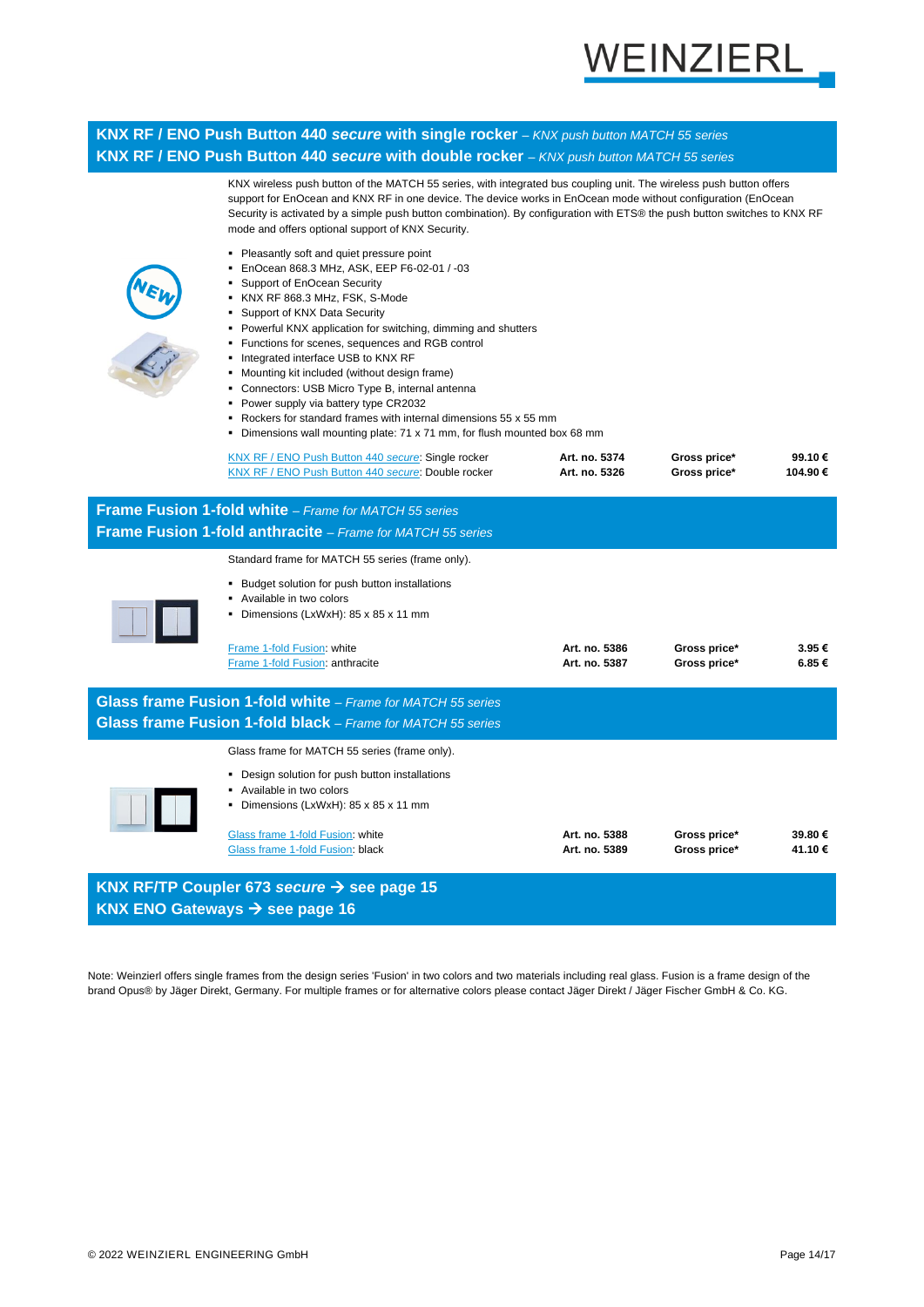

## <span id="page-14-0"></span>**8 KNX RF**

| <b>KNX RF USB Interface Stick 340 - KNX USB interface for RF</b>                                                                                                                                             |                                                                                                                                                                                                                                                          |               |              |         |
|--------------------------------------------------------------------------------------------------------------------------------------------------------------------------------------------------------------|----------------------------------------------------------------------------------------------------------------------------------------------------------------------------------------------------------------------------------------------------------|---------------|--------------|---------|
|                                                                                                                                                                                                              | USB stick as interface to KNX RF. The device can be used as a programming interface for the ETS® software<br>(ETS5 or higher).                                                                                                                           |               |              |         |
|                                                                                                                                                                                                              | • Support of KNX Long Frames<br>• Support of Weinzierl BAOS Protocol V2<br>• Connectors: USB Type A, internal antenna<br>Dimensions (LxWxH): 71 x 23 x 8.7 mm                                                                                            |               |              |         |
|                                                                                                                                                                                                              | <b>KNX RF USB Interface Stick 340</b>                                                                                                                                                                                                                    | Art. no. 5110 | Gross price* | 184.40€ |
|                                                                                                                                                                                                              | <b>KNX RF/TP Coupler 673 secure - KNX media coupler for RF</b>                                                                                                                                                                                           |               |              |         |
| KNX radio coupler in compact design (flush mounted housing). Support of KNX Security. The coupler connects<br>KNX RF devices of a radio line with the KNX bus twisted pair. For KNX installations with ETS®. |                                                                                                                                                                                                                                                          |               |              |         |
|                                                                                                                                                                                                              | • For the connection of KNX RF with KNX TP<br>■ For KNX S-Mode (ETS)<br>• Support of KNX Data Security<br>• Support of KNX Long Frames<br>Connections: KNX, internal antenna<br>• Compact flush mounted housing<br>• Dimensions (LxWxH): 48 x 40 x 18 mm |               |              |         |
|                                                                                                                                                                                                              | <b>KNX RF/TP Coupler 673 secure</b>                                                                                                                                                                                                                      | Art. no. 5188 | Gross price* | 238.30€ |
|                                                                                                                                                                                                              | <b>KNY RE / ENO Puch Button 440 secure <math>\rightarrow</math> see page 14</b>                                                                                                                                                                          |               |              |         |

**KNX RF / ENO Push Button 440** *secure* → **see page 14**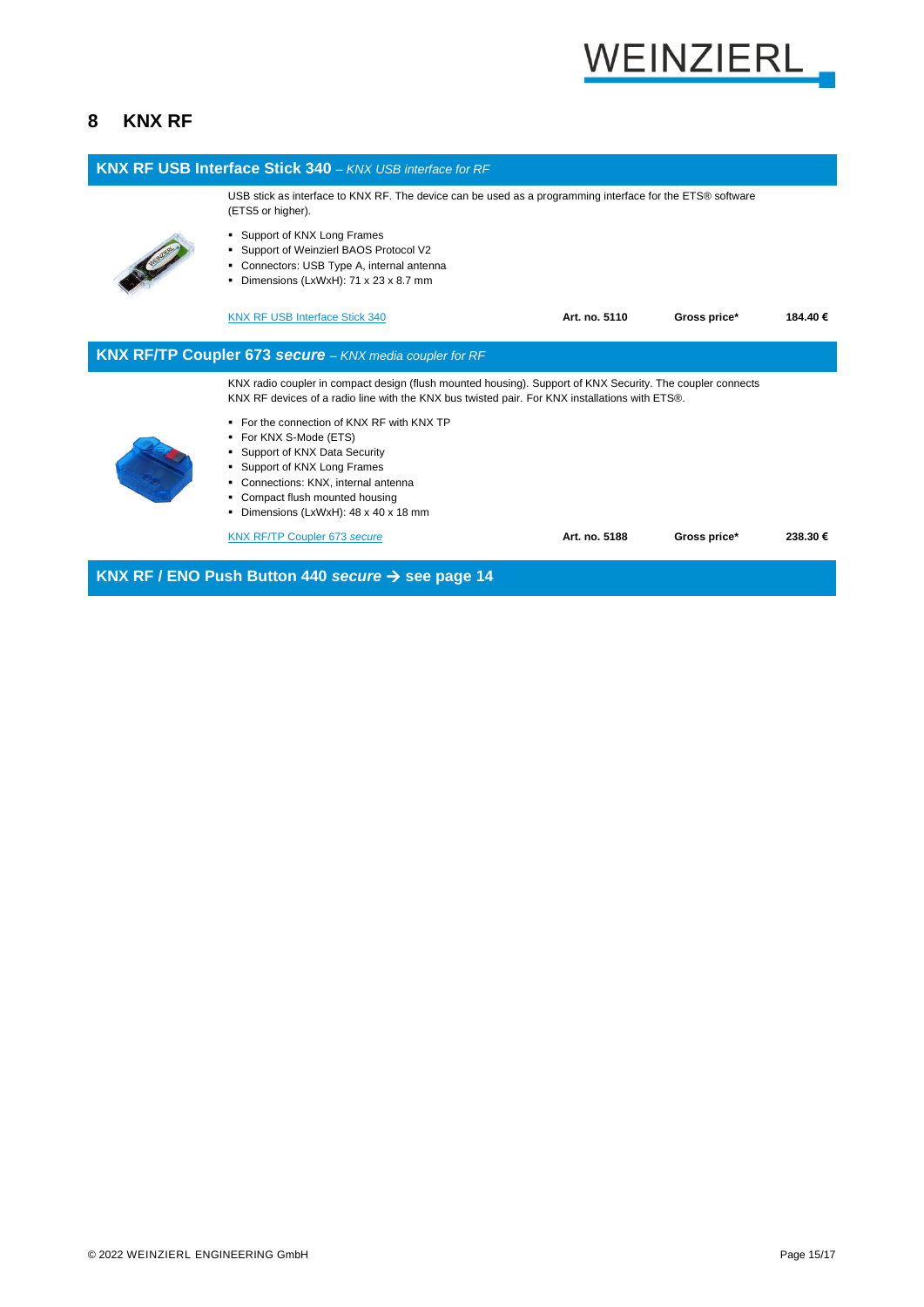

#### <span id="page-15-0"></span>**9 KNX EnOcean Gateways**



#### **KNX RF / ENO Push Button 440** *secure* → **see page 14**